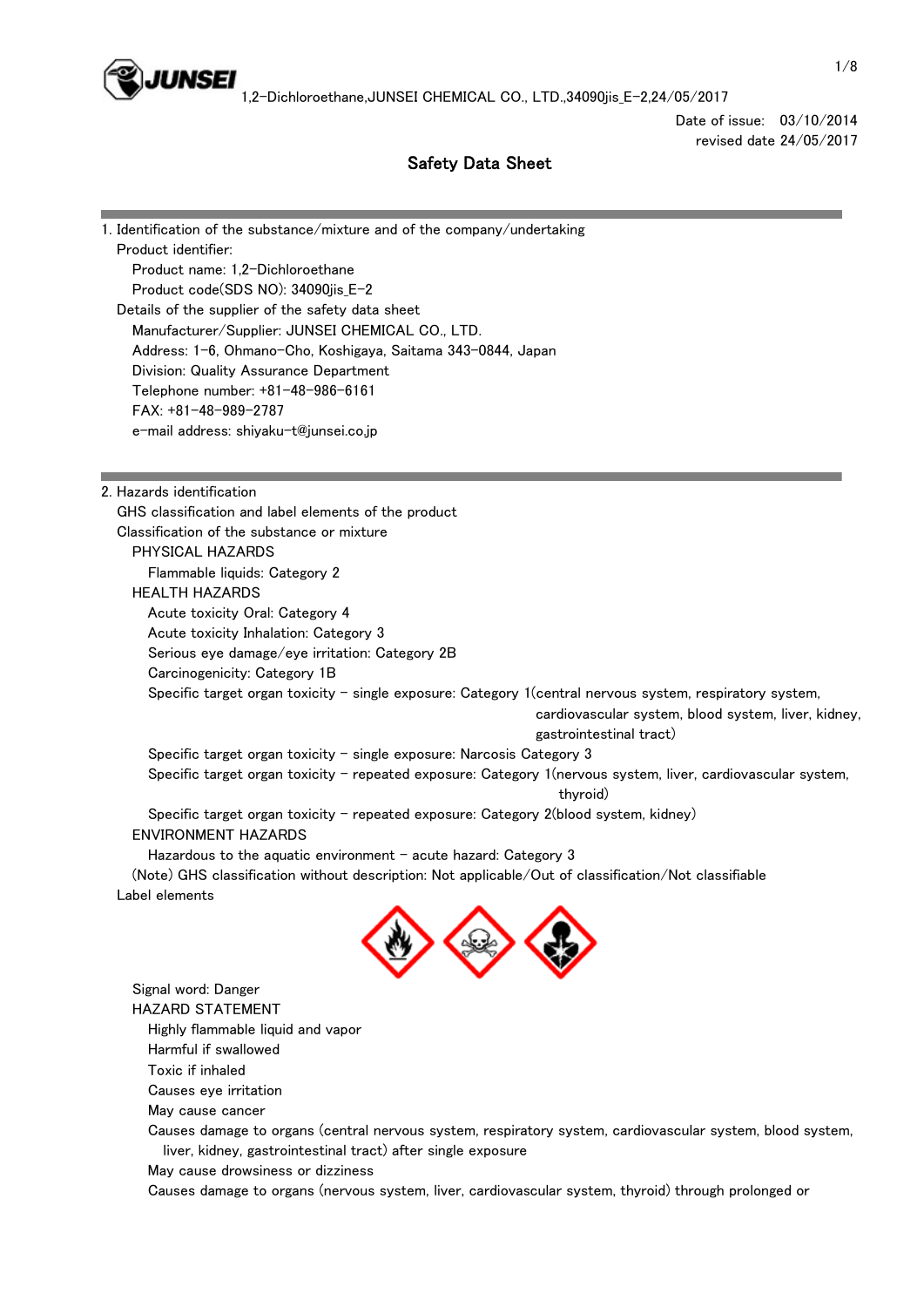

repeated exposure

 May cause damage to organs(blood system, kidney) through prolonged or repeated exposure Harmful to aquatic life

PRECAUTIONARY STATEMENT

Prevention

Do not handle until all safety precautions have been read and understood.

Avoid release to the environment.

Keep away from heat/sparks/open flames/hot surfaces. - No smoking.

Keep container tightly closed.

Ground/bond container and receiving equipment.

Use explosion-proof electrical/ventilating/lighting equipment.

Use only non-sparking tools.

Take precautionary measures against static discharge.

Do not breathe vapors.

Use only outdoors or in a well-ventilated area.

Wash contaminated parts thoroughly after handling.

Wear protective gloves and face protection.

Use personal protective equipment as required.

Do not eat, drink or smoke when using this product.

## Response

In case of fire: Use appropriate media for extinction.

Get medical advice/attention if you feel unwell.

Call a POISON CENTER or doctor/physician.

IF INHALED: Remove person to fresh air and keep comfortable for breathing.

IF ON SKIN (or hair): Take off immediately all contaminated clothing. Rinse skin with water/shower.

IF IN EYES: Rinse cautiously with water for several minutes. Remove contact lenses, if

present and easy to do. Continue rinsing.

If eye irritation persists: Get medical advice/attention.

IF SWALLOWED: Rinse mouth. Call a POISON CENTER or doctor/physician if you feel unwell.

Storage

Store in a well-ventilated place. Keep container tightly closed. Keep cool.

Store locked up.

Disposal

Dispose of contents/container in accordance with local/national regulation.

Physical and Chemical hazards

Highly flammable liquid. Vapor/air mixture may explode.

|  |  |  | 3. Composition/information on ingredients |
|--|--|--|-------------------------------------------|
|--|--|--|-------------------------------------------|

 Mixture/Substance selection: **Substance**  Common name, synonyms: EDC Ingredient name:1,2-Dichloroethane Content(%):99.0 < Chemical formula:C2H4Cl2 Chemicals No, Japan:2-54 CAS No.:107-06-2 MW:98.96

ECNO:203-458-1

4. First-aid measures

 Descriptions of first-aid measures General measures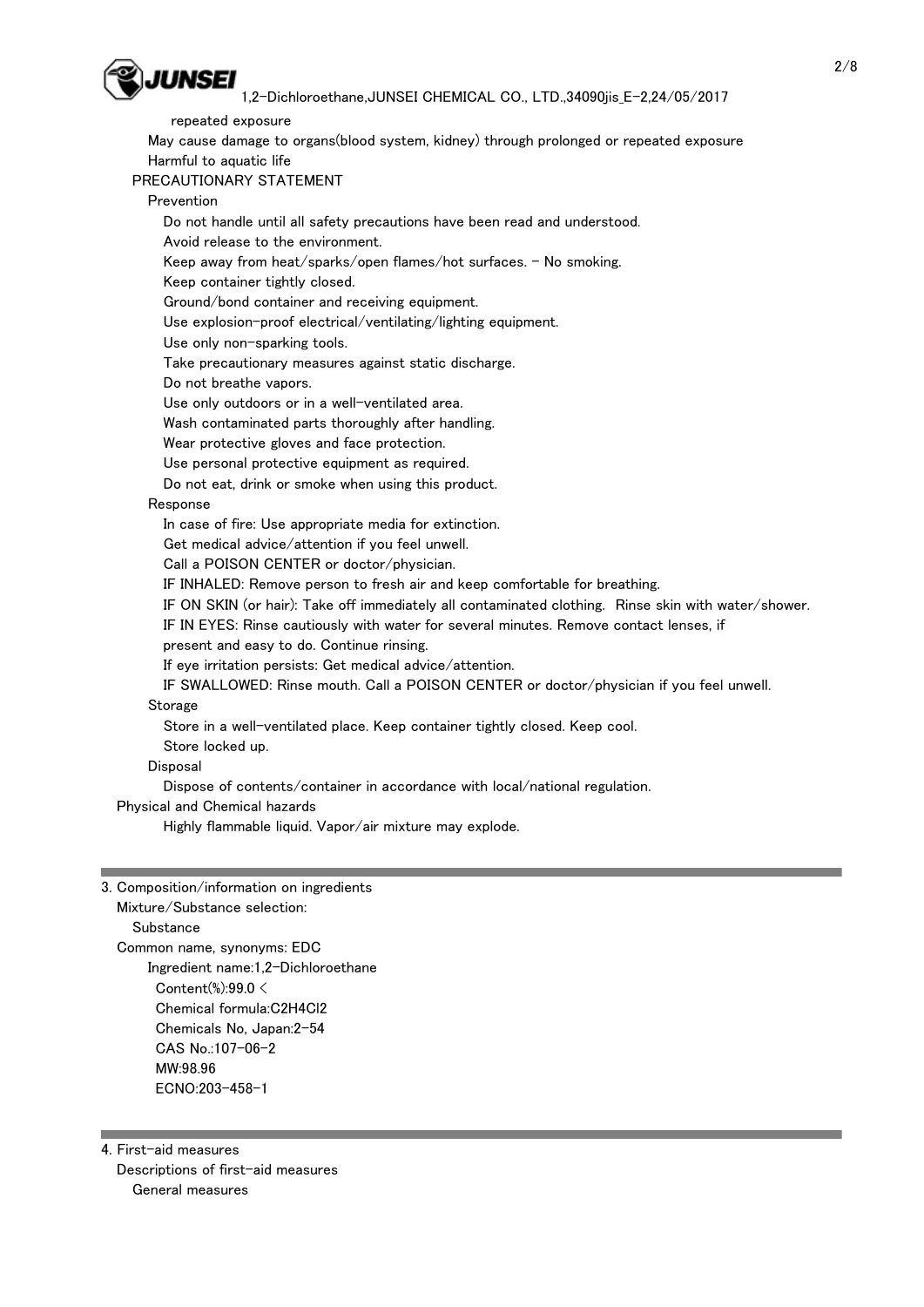

Get medical attention/advice if you feel unwell.

Call a POISON CENTER or doctor/physician.

## IF INHALED

Remove person to fresh air and keep comfortable for breathing.

Call a POISON CENTER or doctor/physician if you feel unwell.

IF ON SKIN(or hair)

Take off immediately all contaminated clothing. Rinse skin with water/shower.

If skin irritation or rash occurs: Get medical advice/attention.

## IF IN EYES

 Rinse cautiously with water for several minutes. Remove contact lenses, if present and easy to do. Continue rinsing.

If eye irritation persists: Get medical advice/attention.

#### IF SWALLOWED

Rinse mouth. Do NOT induce vomiting.

Call a POISON CENTER or doctor/physician if you feel unwell.

Most important symptoms and effects, both acute and delayed

(Symptoms when inhalation or ingestion)

Sore throat. Nausea. Vomiting. Cough. Headache. Dizziness. Drowsiness. Unconsciousness.

※Inhalation may cause lung oedema.

(Symptoms when skin and/or eye contact)

Redness. Pain.

Indication of any immediate medical attention and special treatment needed

The symptoms of lung oedema often do not become manifest until a few hours have passed and

they are aggravated by physical effort.

Rest and medical observation are therefore essential.

## 5. Fire-fighting measures

#### Extinguishing media

Suitable extinguishing media

In case of fire, use water mist, foam, dry powder, CO2.

Specific hazards arising from the substance or mixture

Containers may explode when heated.

Fire may produce irritating, corrosive and/or toxic gases.

Runoff from fire control or dilution water may cause pollution.

## Advice for firefighters

Specific fire-fighting measures

Evacuate non-essential personnel to safe area.

Cool container with water spray.

Special protective equipment and precautions for fire-fighters

Wear fire/flame resistant/retardant clothing.

Wear protective gloves/protective clothing/eye protection/face protection.

 Firefighters should wear self-contained breathing apparatus with full face peace operated positive pressure mode.

#### 6. Accidental release measures

Personnel precautions, protective equipment and emergency procedures

Keep unauthorized personnel away.

 In case of contact with substance, immediately flush skin or eyes with running water for at least 20 minutes.

Ventilate area after material pick up is complete.

Wear proper protective equipment.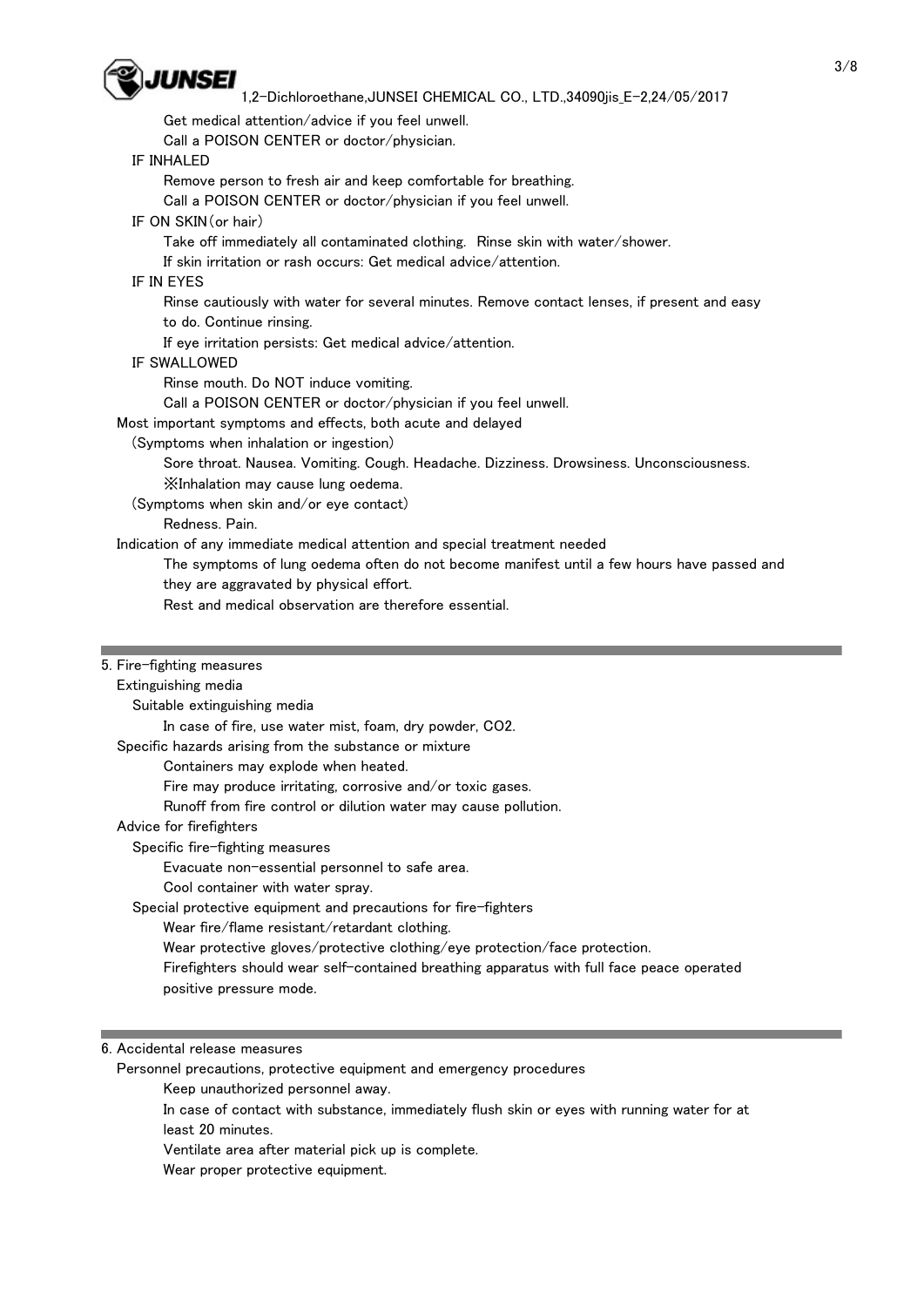

#### Environmental precautions

Avoid release to the rivers, lakes, ocean and groundwater.

Methods and materials for containment and cleaning up

Absorb spill with inert material (dry sand, earth, et al), then place in a chemical waste container.

All equipment used when handling the product must be grounded.

Preventive measures for secondary accident

Collect spillage.

Stop leak if you can do it without risk.

ELIMINATE all ignition sources (no smoking, flares, sparks or flames in immediate area).

Prevent entry into waterways, sewers, basements or confined areas.

A vapor suppressing foam may be used to reduce vapors.

#### 7. Handling and storage

 Precautions for safe handling Preventive measures

(Exposure Control for handling personnel)

Do not breathe vapors.

(Protective measures against fire & explosion)

Keep away from heat/sparks/open flames/hot surfaces. - No smoking.

Ground/bond container and receiving equipment.

Use explosion-proof electrical/ventilating/lighting equipment.

Use only non-sparking tools.

Take precautionary measures against static discharge.

## Exhaust/ventilator

Exhaust/ventilator should be available.

Safety treatments

Avoid contact with skin.

Avoid contact with eyes.

Avoid breathing vapor.

Safety Measures/Incompatibility

Do not handle until all safety precautions have been read and understood.

Use only outdoors or in a well-ventilated area.

Wear protective gloves, protective clothing or face protection.

Wear protective gloves and face protection.

Use personal protective equipment as required.

When using do not eat, drink or smoke.

Conditions for safe storage, including any incompatibilities

Recommendation for storage

Store in a well-ventilated place. Keep container tightly closed.

Keep cool. Protect from sunlight.

Store locked up.

8. Exposure controls/personal protection Control parameters Control value Japan control value (1995) <= 10ppm Adopted value JSOH(1984) 10ppm; 40mg/m3 ACGIH(1977) TWA: 10ppm (Liver dam; nausea) OSHA-PEL TWA 50ppm; C 100ppm Exposure controls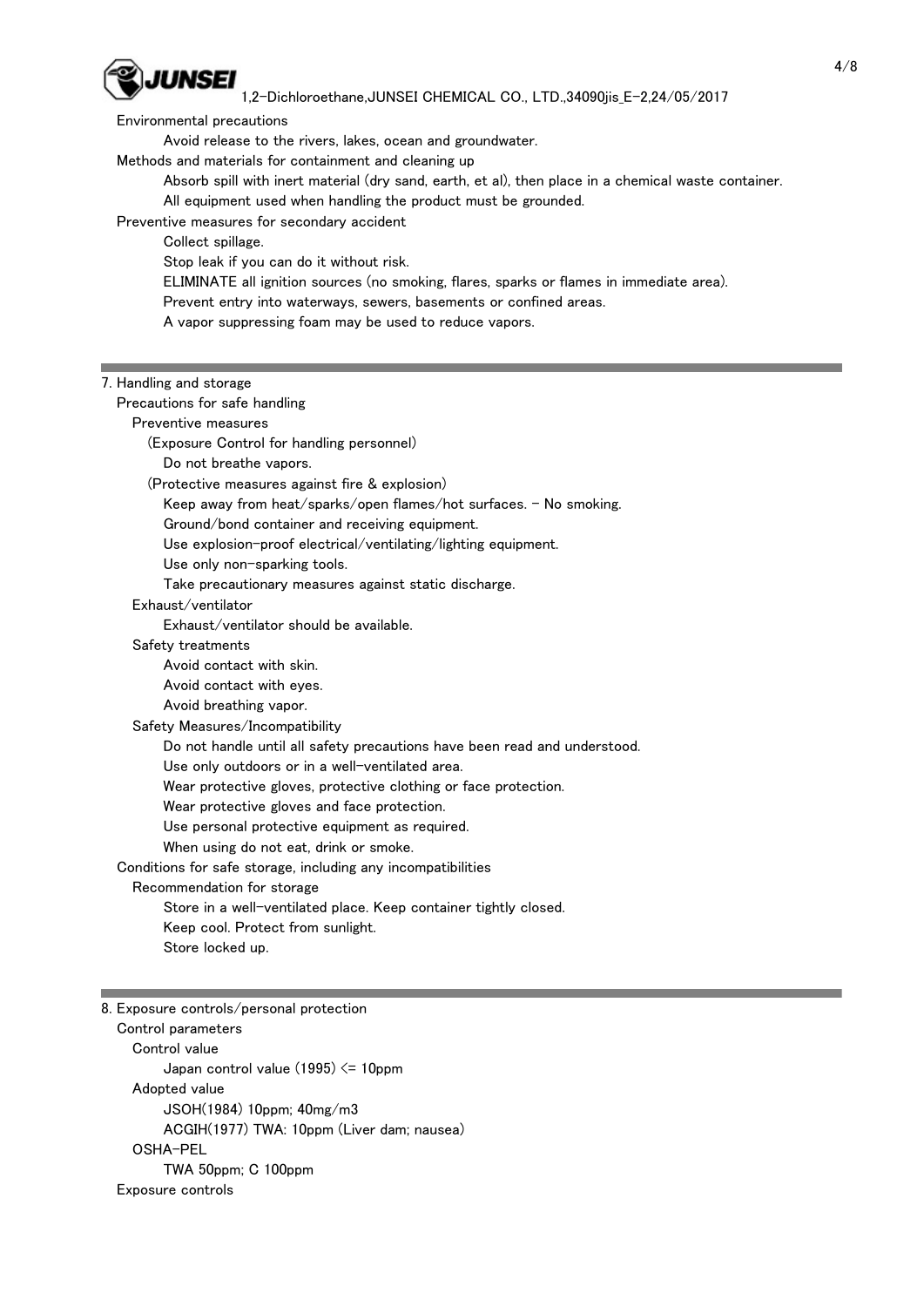

 Appropriate engineering controls Do not use in areas without adequate ventilation. Eye wash station should be available. Washing facilities should be available. Individual protection measures Respiratory protection Wear respiratory protection. Hand protection Wear protective gloves. Recommended material(s): impermeable or chemical resistant rubber Consult with your glove and/or personnel equipment manufacturer for selection of appropriate compatible materials. Eye protection Wear safety glasses with side-shields. Wear eye/face protection. Safety and Health measures Wash … thoroughly after handling. Do not eat, drink or smoke when using this product. 9. Physical and Chemical Properties Information on basic physical and chemical properties Physical properties Appearance: Viscous liquid Color: Colorless-clear Odor: Characteristic odor pH data N.A. Phase change temperature

 Initial Boiling Point/Boiling point: 83.5℃ Melting point/Freezing point: -35.7℃ Decomposition temperature: 300℃ Flash point: (C.C.) 13℃ Auto-ignition temperature: 413℃ Explosive properties: Flammability or explosive limit lower limit: 6.2 vol % upper limit: 16 vol % Vapor pressure: 8.7 kPa (20℃) Relative Vapor Density (Air=1): 3.42 Relative density of the Vapor/air-mixture at  $20^{\circ}$ C (Air = 1): 1.2 Specific gravity/Density: 1.251~1.261 g/ml(20℃) Viscosity: 0.829mPas(20℃) **Solubility**  Solubility in water: 8.6g/liter(20℃) Solubility in solvent: Miscible with ethanol and diethyl ether. n-Octanol /water partition coefficient: log Pow1.48

## 10. Stability and Reactivity

**Reactivity** 

 Runaway polymerization will not occur. Chemical stability Stable under normal storage/handling conditions. Turns dark on exposure to air, moisture and light. Highly flammable.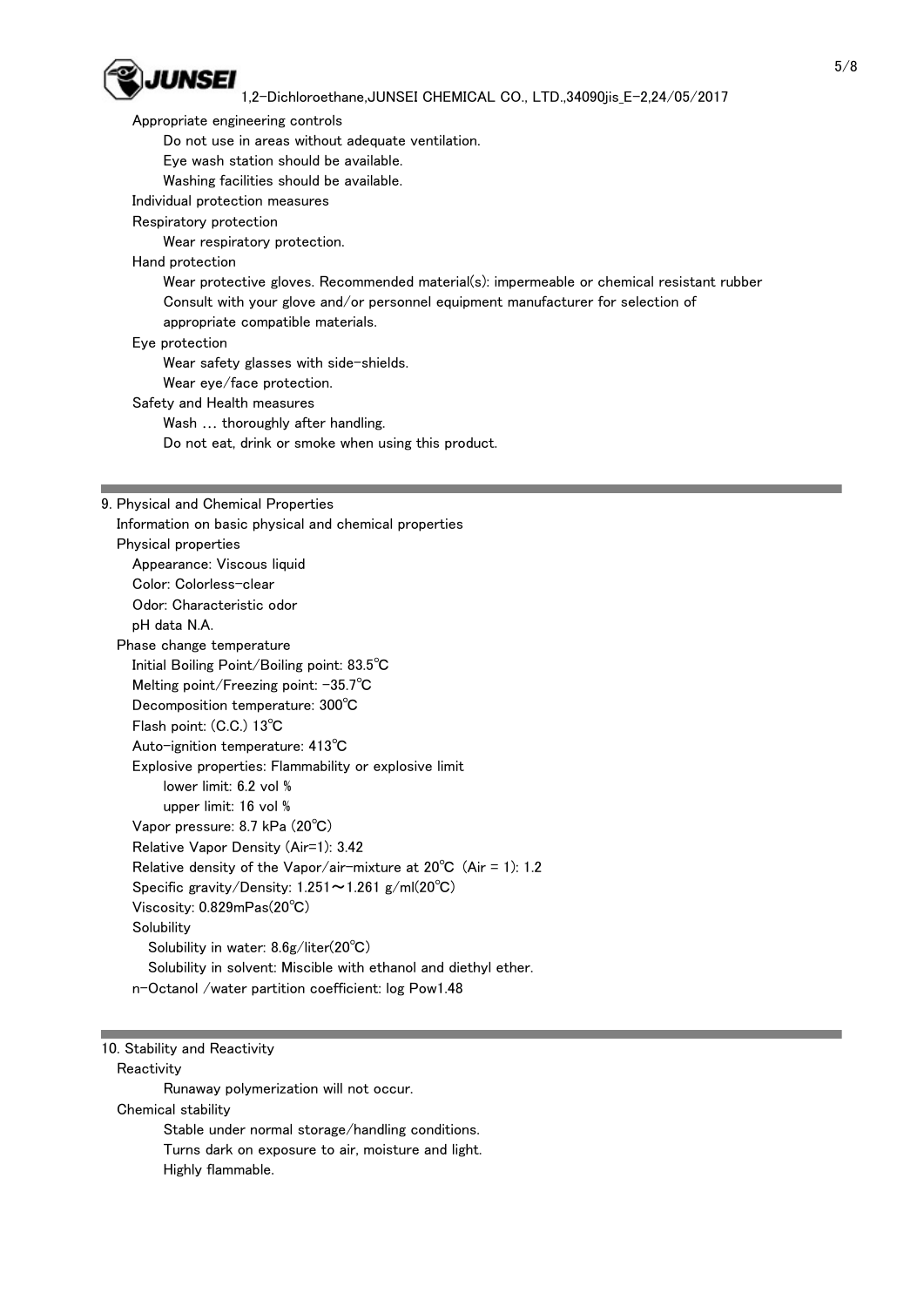

 Possibility of hazardous reactions The vapour is heavier than air and may travel along the ground; distant ignition possible. As a result of flow, agitation, etc., electrostatic charges can be generated. Reacts with alkali metals, powdered metals, ammonia, bases and strong oxidants. This generates fire and explosion hazard. Attacks many metals in the presence of water Conditions to avoid Contact with incompatible materials. Open flames. Heat. Sparks. Air. Moisture. Light. Incompatible materials Bases, Strong oxidizing agents, Alkali metals, Powdered metals, Ammonia. Hazardous decomposition products Carbon oxides, Hydrogen chloride, Phosgene 11. Toxicological Information Information on toxicological effects Acute toxicity

| Acute toxicity                                                                            |
|-------------------------------------------------------------------------------------------|
| Acute toxicity (Oral)                                                                     |
| [GHS Cat. Japan, base data]                                                               |
| rat LD50=670 mg/kg (EPA_J assessment vol.2, 2003)                                         |
| Acute toxicity (Dermal)                                                                   |
| [GHS Cat. Japan, base data]                                                               |
| rabbit LD50=2800~4900 mg/kg (EHC 176, 1995)                                               |
| Acute toxicity (Inhalation)                                                               |
| [GHS Cat. Japan, base data]                                                               |
| vapor: rat LC50=1000 ppm/4hr (IARC 20, 1979)                                              |
| Labor standard law, Japan; Toxic                                                          |
| 1.2-Dichloroethane                                                                        |
| Irritant properties                                                                       |
| Skin corrosion/irritation                                                                 |
| [GHS Cat. Japan, base data]                                                               |
| rabbit : slight irritation (SIDS, 2004; NITE hazard assessment, 2005)                     |
| Serious eye damage /irritation                                                            |
| [GHS Cat. Japan, base data]                                                               |
| rabbit: mild irritation (NITE hazard assessment, 2005)                                    |
| No Allergenic and sensitizing effects data available                                      |
| Germ cell mutagenicity                                                                    |
| Reverse-mutation assay in bacteria(Ames test) :Positive                                   |
| (MHLW_Japan; Mutagenicity Test Results for Chemical Substances)                           |
| Carcinogenicity                                                                           |
| [GHS Cat. Japan, base data]                                                               |
| cat. 1B; Carc. 1B(ECHA SVHC Support Document, 2011) et al.                                |
| IARC-Gr.2B : Possibly carcinogenic to humans                                              |
| ACGIH-A4(1977): Not Classifiable as a Human Carcinogen                                    |
| JSOH-2B: Insufficient Evidence of Carcinogenicity for Humans                              |
| EU-Category 1B; Substances presumed to have carcinogenic potential for humans             |
| EPA-Group B2; Probable Human Carcinogen(1986)                                             |
| NTP-Reasonably Anticipated To Be Human Carcinogen                                         |
| No reproductive toxicity data available                                                   |
| Delayed and immediate effects and also chronic effects from short- and long-term exposure |
| STOT                                                                                      |
| STOT-single exposure                                                                      |
| [cat.1]                                                                                   |
|                                                                                           |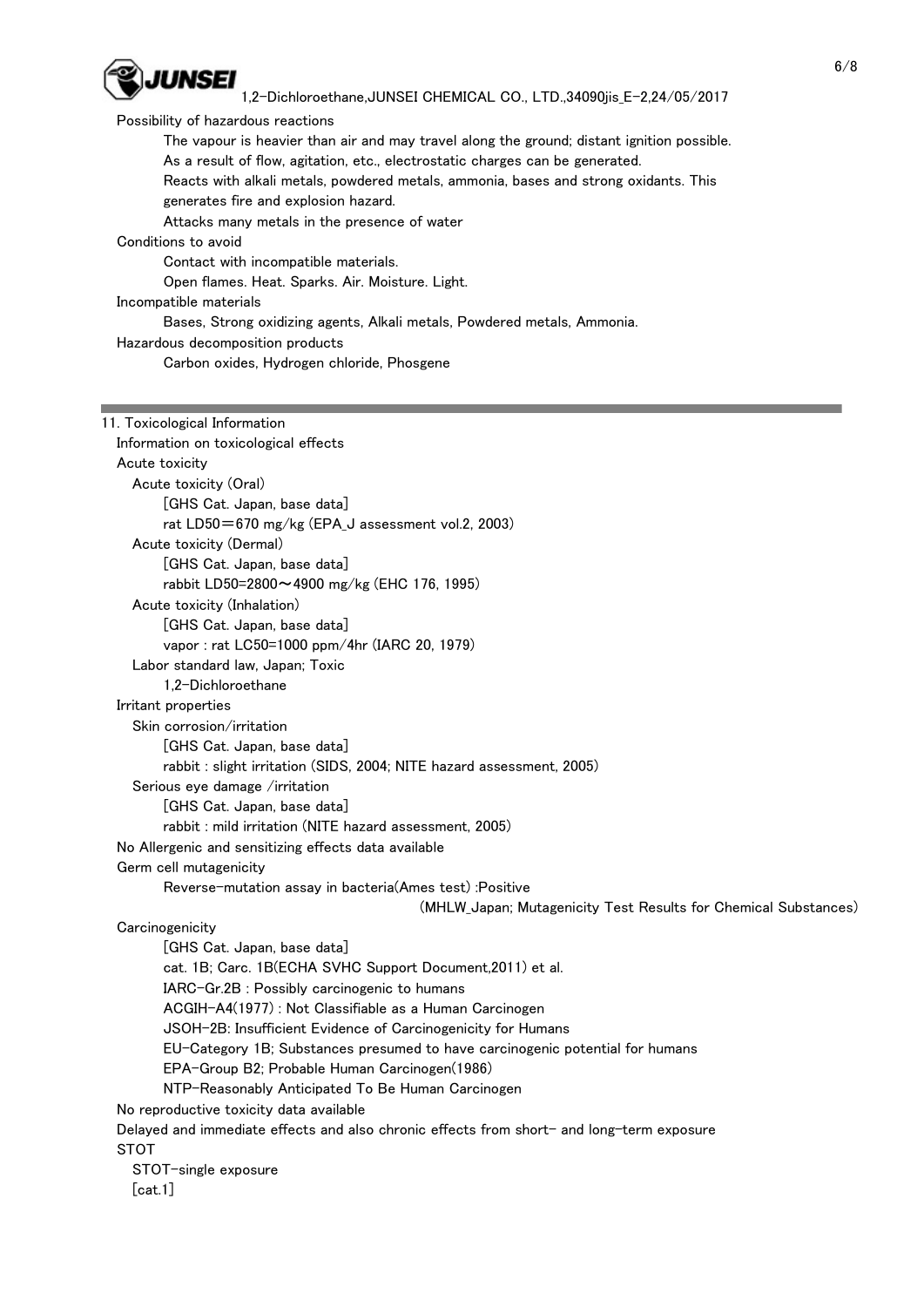

1,2-Dichloroethane,JUNSEI CHEMICAL CO., LTD.,34090jis\_E-2,24/05/2017 [Japan published data] CNS; respiratory apparatus/system; CVS; blood/blood system; liver; kidney; digestive apparatus/alimentary system ( PATTY 6th, 2012 ) [cat.3(drow./dizz.)] [Japan published data] Narcosis ( PATTY 6th, 2012 ) STOT-repeated exposure [cat.1] [Japan published data] nerve/nervous system; liver; CVS; thyroid/thyroid gland ( NITE risk primary assessment, 2005 ) [cat.2] [Japan published data] blood/blood system; kidney ( NITE risk primary assessment, 2005 ) No Aspiration hazard data available

| 12. Ecological Information                                                         |  |  |
|------------------------------------------------------------------------------------|--|--|
| Toxicity                                                                           |  |  |
| Aquatic toxicity                                                                   |  |  |
| Harmful to aquatic life                                                            |  |  |
| Aquatic acute toxicity component(s) data                                           |  |  |
| [GHS Cat. Japan, base data]                                                        |  |  |
| Crustacea (Brine shrimp) LC50=12.8mg/L/24hr (EPA_Japan vol.2, 2003)                |  |  |
| Aquatic chronic toxicity component(s) data                                         |  |  |
| [GHS Cat. Japan, base data]                                                        |  |  |
| Algae (Pseudokirchneriella subcapitata) $NOEC(r) = 55$ mg/L/72hr (EPA_Japan, 1995) |  |  |
| Water solubility                                                                   |  |  |
| 8.6g/L (20°C)(PhysProp Database)                                                   |  |  |
| Persistence and degradability                                                      |  |  |
| Not degrade rapidly [BOD Degradation : 0%/14 days; TOC Degradation: 1.6%/14 days;  |  |  |
| GC Degradation: 1.1%/14 days (MITI official bulletin)                              |  |  |
| Bioaccumulative potential                                                          |  |  |
| $log Pow = 1.48$ (ICSC, 2013)                                                      |  |  |
|                                                                                    |  |  |

## 13. Disposal considerations

 Waste treatment methods Avoid release to the environment  $(-$  if this is not the intended use).

Dispose of contents/container in accordance with local/national regulation.

| 14. Transport Information                                           |
|---------------------------------------------------------------------|
| UN No, UN CLASS                                                     |
| UN number: 1184                                                     |
| UN proper shipping name: ETHYLENE DICHLORIDE                        |
| Transport hazard class(es): 3                                       |
| Transport subsidiary risks: 6.1                                     |
| Packing group: II                                                   |
| ERG GUIDE $NO: 131$                                                 |
| Transport in bulk according to Annex II of MARPOL73/78 and IBC Code |
| Noxious Liquid ; Cat. Y · · · 1.2-Dichloroethane                    |
|                                                                     |